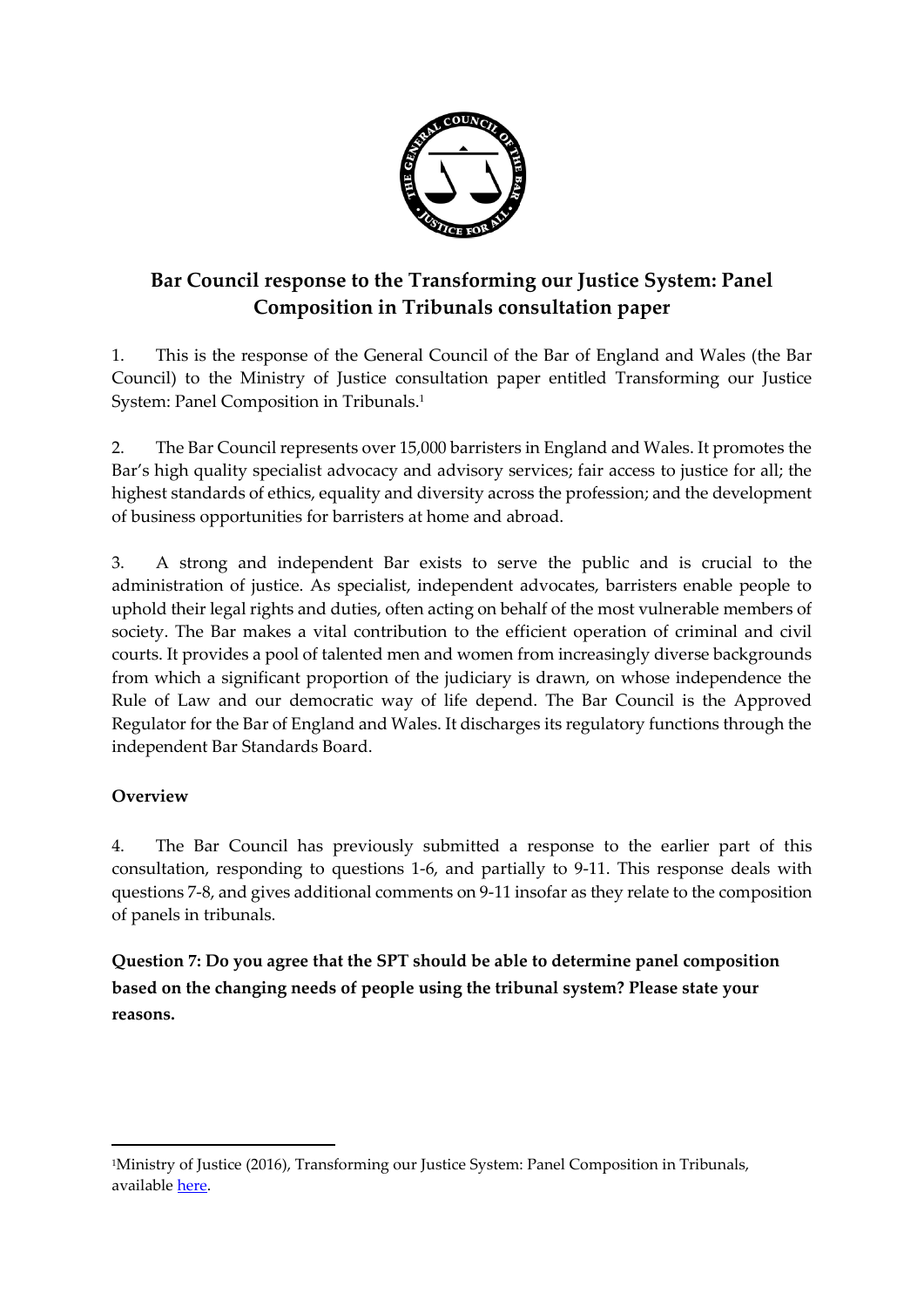5. The Bar Council does not believe that the needs of people using the tribunal system are significantly changing, and instead sees financial considerations as the main driver to this reform.

6. The basis for the proposal appears to be a relatively unchanged proportion of successful appeals in the Immigration and Asylum Chamber, Special Educational Needs and Disability tribunal, and Employment Tribunal. However, that experience cannot readily be extrapolated to other tribunals where specialist knowledge is regularly required in specialist fields such as medicine, accountancy, valuation and surveying, in order to determine the facts.

7. The Bar Council does not necessarily oppose a more flexible approach to panel composition in appropriate circumstances, as set out in our response to the Civil Justice Council's Property Disputes Working Group discussion paper in January 2016<sup>2</sup> . However, a separate analysis should be conducted for each tribunal, instead of adopting a blanket approach. For example, different considerations will attach to cases in the social security tribunal, the tax tribunal and the property tribunal from those tribunals mentioned in paragraph 6.

8. The Bar Council is also concerned that using a crude measure of rates of appeal does not necessarily identify the impact that such a change will have, as in many tribunals appeal is based on an error of law, rather than an error of fact. The Bar Council considers that there is a risk of more frequent errors of fact where there is reduced specialist expertise on a tribunal panel. In three-person tribunals, the presence of two lay members can have a checking and balancing effect on each other; this is hence not a duplication but a helpful risk assurance measure.

9. In addition, the Bar Council is concerned that reducing the number of lay experts risks blurring the distinction between tribunals and courts. The less formal, expert nature of tribunals is an important feature of our justice system which must be preserved, and so the Bar Council would urge caution, and clarity over both the costs and benefits of using lay expertise more scarcely.

**Question 8: In order to assist the SPT to make sure that appropriate expertise is provided following the proposed reform, which factors do you think should be considered to determine whether multiple specialists are needed to hear individual cases? Please state your reasons and specify the jurisdictions and/or types of case to which these factors refer.** 

1

<sup>&</sup>lt;sup>2</sup> Bar Council [2016], Response to the Civil Justice Council's Property Disputes Working Group discussion paper, available here:<http://www.barcouncil.org.uk/media/418679/latest.pdf>